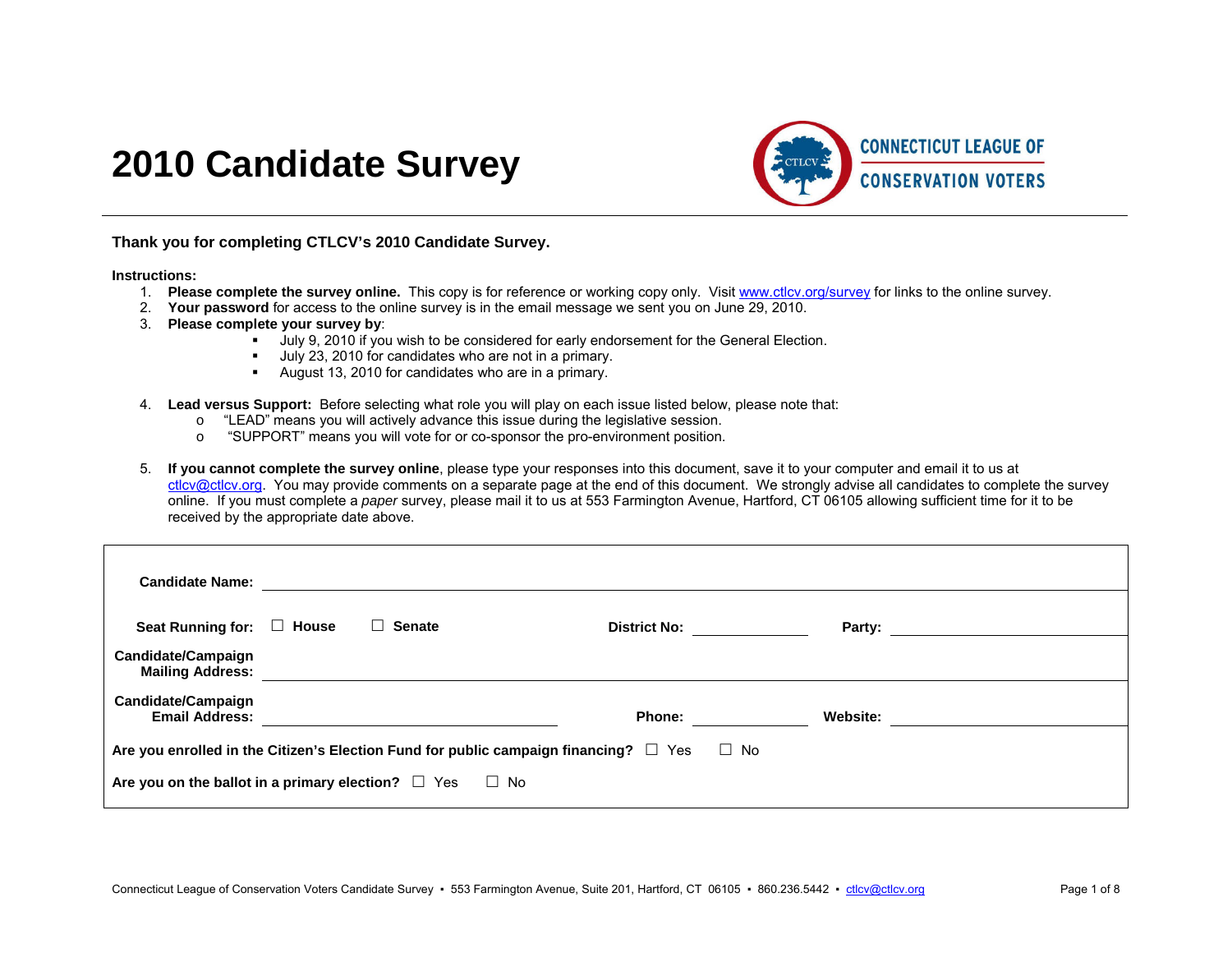

### **Part 1: If elected, what position do you expect to take on the following environmental issues?**

| <b>Topic</b>                                  | <b>Question</b>                                                                                                                                                                                                                                                                                                                                                                                                                                                                                                                                                                                                                                                                                                                                                                                    | Lead | Support | Uncertain | Oppose | <b>Comments?</b> |
|-----------------------------------------------|----------------------------------------------------------------------------------------------------------------------------------------------------------------------------------------------------------------------------------------------------------------------------------------------------------------------------------------------------------------------------------------------------------------------------------------------------------------------------------------------------------------------------------------------------------------------------------------------------------------------------------------------------------------------------------------------------------------------------------------------------------------------------------------------------|------|---------|-----------|--------|------------------|
| 1. DEP<br><b>Operations</b>                   | What role will you play in restoring DEP's general operating funds<br>to previous levels?<br>According to a Council on Environmental Quality report, Connecticut's<br>funding allocation for DEP operations is one of the lowest in the nation as<br>measured by percentage of the state's overall budget.                                                                                                                                                                                                                                                                                                                                                                                                                                                                                         |      |         |           |        |                  |
| 2. Community<br><b>Investment</b><br>Act      | What role will you play to maintain current dedicated CIA funding<br>levels?<br>The Community Investment Act (CIA), enacted in 2005 as Public Act 05-228,<br>supports open space, brownfield remediation, dairy farms and farmland, and<br>historic preservation. It is regarded nationally as a model program.<br>For more background here, here and here.                                                                                                                                                                                                                                                                                                                                                                                                                                        |      |         |           |        |                  |
| 3. Energy<br><b>Efficiency</b><br><b>Fund</b> | What role will you play in restoring the \$28.7 million per year that is<br>slated to be taken from the Connecticut Energy Efficiency Fund for<br>eight years?<br>The CT Energy Efficiency Fund is primarily made up of monies collected<br>through a 3/10 of 1 cent per kilowatt hour surcharge on electricity use and<br>yields benefits equivalent to many multiples of that amount. The Energy<br>Efficiency Fund provides energy efficiency services and education products<br>that help consumers save millions of dollars in energy costs, support<br>thousands of jobs here in Connecticut and is the cheapest way for us to<br>achieve the environmental requirements that clean our air and reduce global<br>warming pollution.<br>For more background information, click here and here. |      |         |           |        |                  |
| 4. Clean Energy<br><b>Fund</b>                | What role will you play to maintain current dedicated funding levels for<br>the clean energy fund?<br>For more background information, click here and here.                                                                                                                                                                                                                                                                                                                                                                                                                                                                                                                                                                                                                                        |      |         |           |        |                  |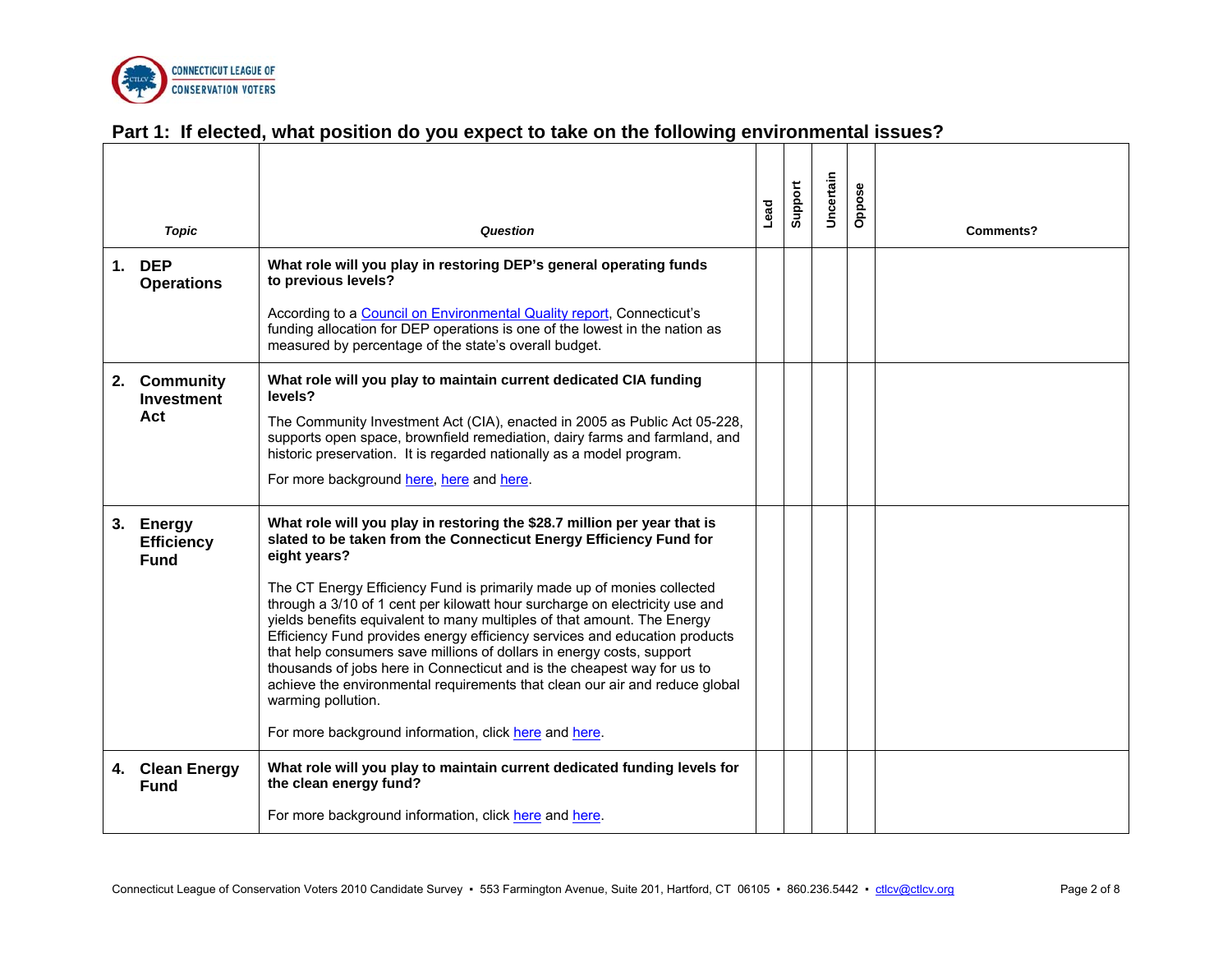

|    | <b>Topic</b>                                  | Question                                                                                                                                                                                                                                                                                                                                                                                                                                                                                                                                            | Lead | Support | Uncertain | Oppose | Comments? |
|----|-----------------------------------------------|-----------------------------------------------------------------------------------------------------------------------------------------------------------------------------------------------------------------------------------------------------------------------------------------------------------------------------------------------------------------------------------------------------------------------------------------------------------------------------------------------------------------------------------------------------|------|---------|-----------|--------|-----------|
| 5. | <b>Medical Waste</b><br><b>Disposal</b>       | What role will you play in regulating or otherwise controlling the<br>disposal of excess or expired pharmaceuticals to protect our<br>waterways?                                                                                                                                                                                                                                                                                                                                                                                                    |      |         |           |        |           |
|    |                                               | Despite its alarming consequences to humans and wildlife, the presence of<br>medical waste and pharmaceuticals in our waterways and water supply<br>continues to go unaddressed.                                                                                                                                                                                                                                                                                                                                                                    |      |         |           |        |           |
|    |                                               | For more background information, click here. See also DEP fact sheet.                                                                                                                                                                                                                                                                                                                                                                                                                                                                               |      |         |           |        |           |
|    | 6. Riverfront<br><b>Protection</b>            | What role will you play on a statewide system of protective vegetated<br>buffers along the state's rivers and streams (with exemptions for built<br>up areas and agriculture)?                                                                                                                                                                                                                                                                                                                                                                      |      |         |           |        |           |
|    |                                               | "Runoff" from streets, driveways, parking areas, and yards pollutes<br>Connecticut's rivers and streams. It harms fish and other river inhabitants,<br>plant life and drinking water, and eventually the Long Island Sound. Buffers<br>prevent polluted runoff from entering rivers. Legislation proposed in 2008,<br>2009 and 2010 would have provided for 100-foot vegetated buffers along<br>rivers and streams statewide, with exemptions for built-up areas,<br>redevelopment and agriculture.<br>For more background information, click here. |      |         |           |        |           |
|    | 7. Transportation<br>& Mass<br><b>Transit</b> | What role will you play in shifting more of Connecticut's transportation<br>funding from highway expansion projects toward transit projects<br>(including bus, rail and light-rail)?                                                                                                                                                                                                                                                                                                                                                                |      |         |           |        |           |
|    |                                               | Connecticut allocates about 54% of its transportation capital funding to<br>highways and bridges, with nearly 47% of that amount dedicated to<br>expansion projects. In contrast, mass transit projects get about 39% of our<br>transportation capital funding, while bicycle and pedestrian projects get 1.1%.                                                                                                                                                                                                                                     |      |         |           |        |           |
|    |                                               | For more background information, click here.                                                                                                                                                                                                                                                                                                                                                                                                                                                                                                        |      |         |           |        |           |
|    | 8. Inland<br>Wetlands                         | What position will you play in clarifying the authority of the state's<br>inland wetland commissions with respect to 1) state commitment to                                                                                                                                                                                                                                                                                                                                                                                                         |      |         |           |        |           |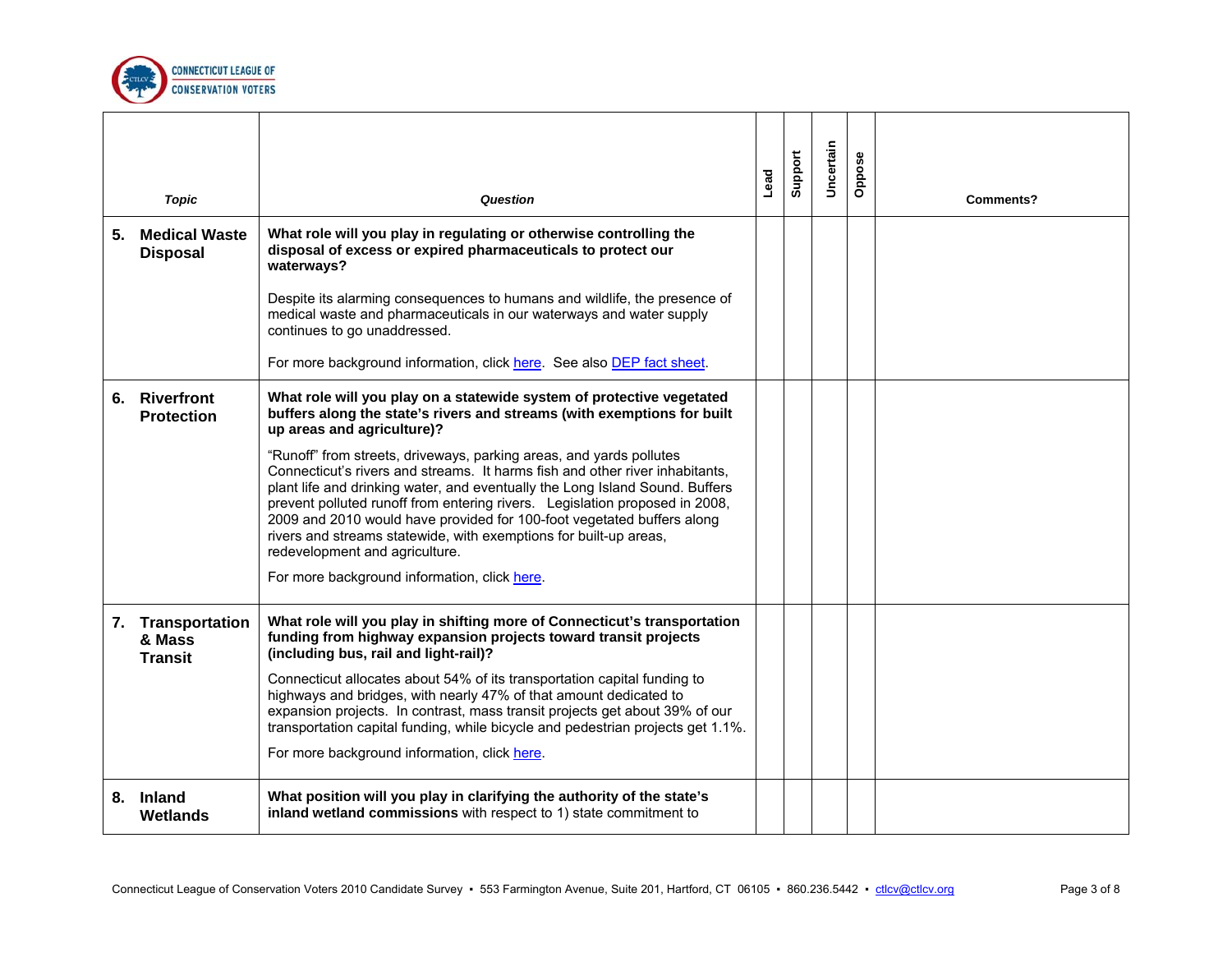

| <b>Topic</b>                      | Question                                                                                                                                                                                                                                                                                                                                                                                                                                                                                                                                                                                                                                                                                                                                                                                                                                                     | Lead | Support | Uncertain | Oppose | <b>Comments?</b> |
|-----------------------------------|--------------------------------------------------------------------------------------------------------------------------------------------------------------------------------------------------------------------------------------------------------------------------------------------------------------------------------------------------------------------------------------------------------------------------------------------------------------------------------------------------------------------------------------------------------------------------------------------------------------------------------------------------------------------------------------------------------------------------------------------------------------------------------------------------------------------------------------------------------------|------|---------|-----------|--------|------------------|
|                                   | protecting wetlands, and 2) the right to consider credible testimony from<br>knowledgeable witnesses in addition to applicants' paid experts?<br>Wetlands provide fish and wildlife habitat, protect water quality, store and<br>recharge our water supply, protect shorelines and control erosion and protect<br>us from floods. Wetland plants and soils naturally store and filter nutrients<br>and sediments. Wetlands soak up water in heavy rains and hold it in the<br>ground. This water can then recharge wells and streams in hot, dry<br>weather. Connecticut has already lost approximately 75 percent of its<br>original wetlands, and the recurring cycles of flood and drought make it clear<br>that we cannot afford to lose any more.<br>More background information is available from EPA, DEP and CACIWC.org.                             |      |         |           |        |                  |
| 9. Community<br><b>Green Fund</b> | What role will you play on legislation enabling local communities to<br>collect a real estate transfer fee from buyers to create a dedicated<br>"community green fund" for environmental programs (such as<br>brownfield remediation, sewer upgrades, energy conservation, alternative<br>transportation, clean air and water initiatives, and preserving open space,<br>farmland and parks), and create the green jobs associated with implementing<br>them?<br>Many Connecticut communities would like to undertake environmental<br>programs but lack funding for them, except by raising the property tax rate or<br>cutting elsewhere in the budget, neither of which are popular. This new<br>approach would have to be approved by the municipality.<br>For more background information, see page 15 of <b>briefing book</b> and 2009<br>legislation. |      |         |           |        |                  |
| 10. Toxics                        | What role will you play on additional legislation that enables state<br>agencies to restrict the most harmful chemicals from consumer<br>products, particularly children's products?<br>Public Act 2010-164 created a Chemical Innovations Institute to assist<br>businesses in promoting safer alternatives to toxic chemicals and enhance<br>access to international markets for Connecticut-manufactured products, and<br>put Connecticut at the forefront of green chemistry and clean technology                                                                                                                                                                                                                                                                                                                                                        |      |         |           |        |                  |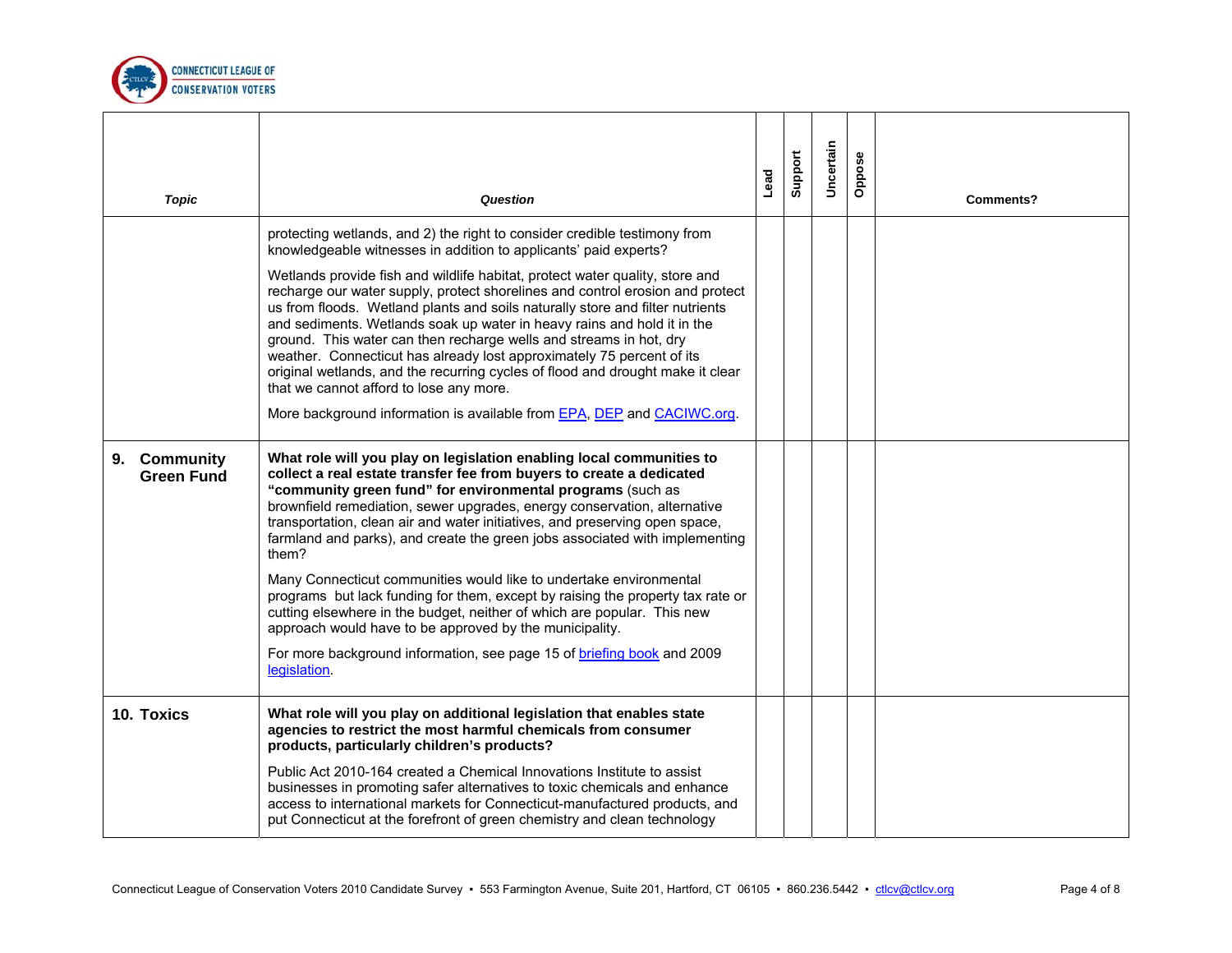

| <b>Topic</b>                                                                       | Question                                                                                                                                                                                                                                                                                                                                                                                                                                                                                                                                                                                                                                                                                                                                            | Lead | Support | Uncertain | Oppose | Comments? |
|------------------------------------------------------------------------------------|-----------------------------------------------------------------------------------------------------------------------------------------------------------------------------------------------------------------------------------------------------------------------------------------------------------------------------------------------------------------------------------------------------------------------------------------------------------------------------------------------------------------------------------------------------------------------------------------------------------------------------------------------------------------------------------------------------------------------------------------------------|------|---------|-----------|--------|-----------|
|                                                                                    | development. However, more remains to be done to get toxics, especially<br>those in children's products, out of the marketplace.<br>For more background information, click here.                                                                                                                                                                                                                                                                                                                                                                                                                                                                                                                                                                    |      |         |           |        |           |
| 11. Hydropower                                                                     | The Connecticut Clean Energy Fund's grants for hydropower facilities<br>and most state-owned dams require compliance with Low-Impact<br>Hydropower Institute standards.<br>What role will you play in requiring other new and upgraded<br>hydropower facilities to meet the standards of the Low-Impact<br><b>Hydropower Institute?</b><br>For more background information, click here.                                                                                                                                                                                                                                                                                                                                                             |      |         |           |        |           |
| 12. Rollbacks and<br><b>Waivers on</b><br><b>Environmental</b><br><b>Standards</b> | What role will you play to oppose rollbacks, waivers, and the weakening<br>of Connecticut's existing environmental laws and regulations?<br>Lax regulation and oversight produces the results we see in the Gulf of<br>Mexico, at the Kleen Energy plant, at the West Virginia coal mine explosion,<br>and in the financial industry meltdown that triggered our economic recession.<br>Yet, many business and industry advocates pushed to curtail or eliminate<br>environmental laws and regulations, and weaken the enforcement powers of<br>the DEP in the name of economic progress. The worst was avoided in 2010<br>through negotiation, but there will be similar battles in 2011.<br>For more background information, click here and here. |      |         |           |        |           |
| 13. Smart Growth<br>& Plans of<br>Conservation<br>ጼ<br><b>Development</b>          | What role would you play regarding state legislation that provides<br>incentives for, or requires, towns to follow smart growth principles in<br>their development decisions?<br>Smart growth principles are aimed at creating sustainable communities<br>through state and local policies.<br>For more background information, click here, here, and here.                                                                                                                                                                                                                                                                                                                                                                                         |      |         |           |        |           |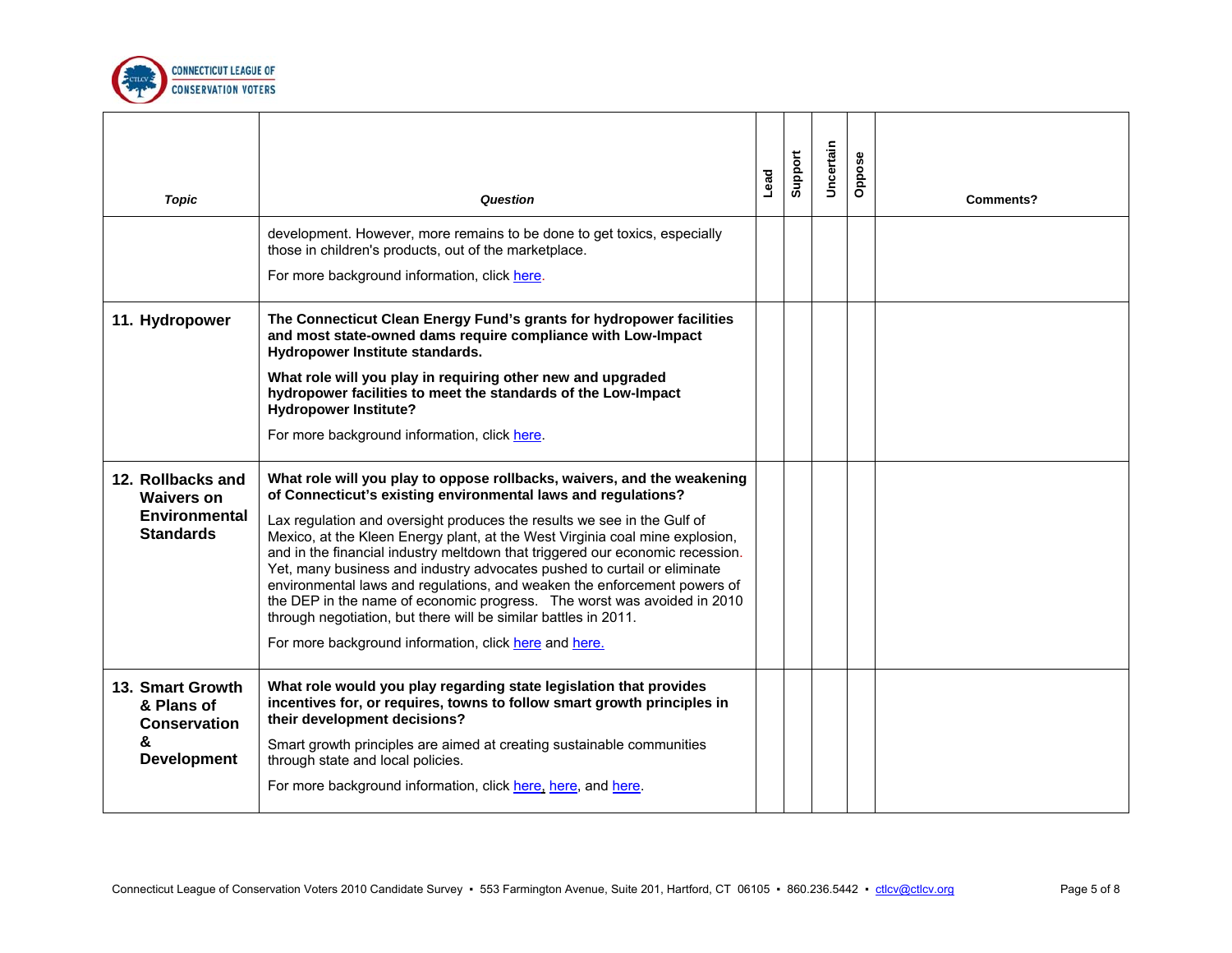

| <b>Topic</b>                           | Question                                                                                                                                                                                                                                                                                                                                                                                                                                                                                                                                                                                                    | Lead | Support | Uncertain | Oppose | <b>Comments?</b> |
|----------------------------------------|-------------------------------------------------------------------------------------------------------------------------------------------------------------------------------------------------------------------------------------------------------------------------------------------------------------------------------------------------------------------------------------------------------------------------------------------------------------------------------------------------------------------------------------------------------------------------------------------------------------|------|---------|-----------|--------|------------------|
| 14. Annual Land<br><b>Transfer Act</b> | With respect to proposed transfers of state land, what role will you play<br>in requiring any transferee to follow an environmental impact<br>evaluation process comparable to that which the State must follow?                                                                                                                                                                                                                                                                                                                                                                                            |      |         |           |        |                  |
|                                        | State development requirements, guided by the CT Environmental Policy<br>Act, include an Environmental Impact Evaluation, public review, alternative<br>land use options, protection of natural, archeological and cultural resources,<br>and full mitigation of adverse impacts to these resources. Municipalities<br>currently must approve site development plans that conform to the zoning<br>regulations, but none have such a process for environmental protection or<br>mitigation to meet the State's conservation and development goals.<br>For more background information, click here and here. |      |         |           |        |                  |
| 15. Property Tax<br><b>Reform</b>      | What role will you play in legislation to reduce municipal reliance on<br>property taxes?                                                                                                                                                                                                                                                                                                                                                                                                                                                                                                                   |      |         |           |        |                  |
|                                        | It is widely acknowledged that the extent of our reliance on the property tax<br>to fund municipal government operations contributes to sprawl and<br>unstrategic development. Numerous studies and groups, including CT's Blue<br>Ribbon Commission on Municipal Opportunities and Regional Efficiencies<br>(MORE), have examined alternatives to, and reform of, Connecticut's<br>property tax system to diversify municipal revenue streams.<br>For more background information, click here, here and                                                                                                    |      |         |           |        |                  |
| 16. Pesticides                         | What role will you play in preserving Connecticut's landmark legislation<br>that bans the cosmetic use of lawn care pesticides at schools and day<br>care centers?                                                                                                                                                                                                                                                                                                                                                                                                                                          |      |         |           |        |                  |
|                                        | Pesticides are toxic chemicals that have long lasting effects on our land,<br>water, air, wildlife - - and especially on growing children. In 2005 the<br>Connecticut General Assembly passed landmark legislation banning the<br>cosmetic use of lawn care pesticides at schools grade 8 and under, and also<br>at nursery schools and day care centers. The law was originally slated to<br>take effect in 2008, giving school staff and landscape professionals three<br>years to transition their fields to a more natural turf management scheme.                                                      |      |         |           |        |                  |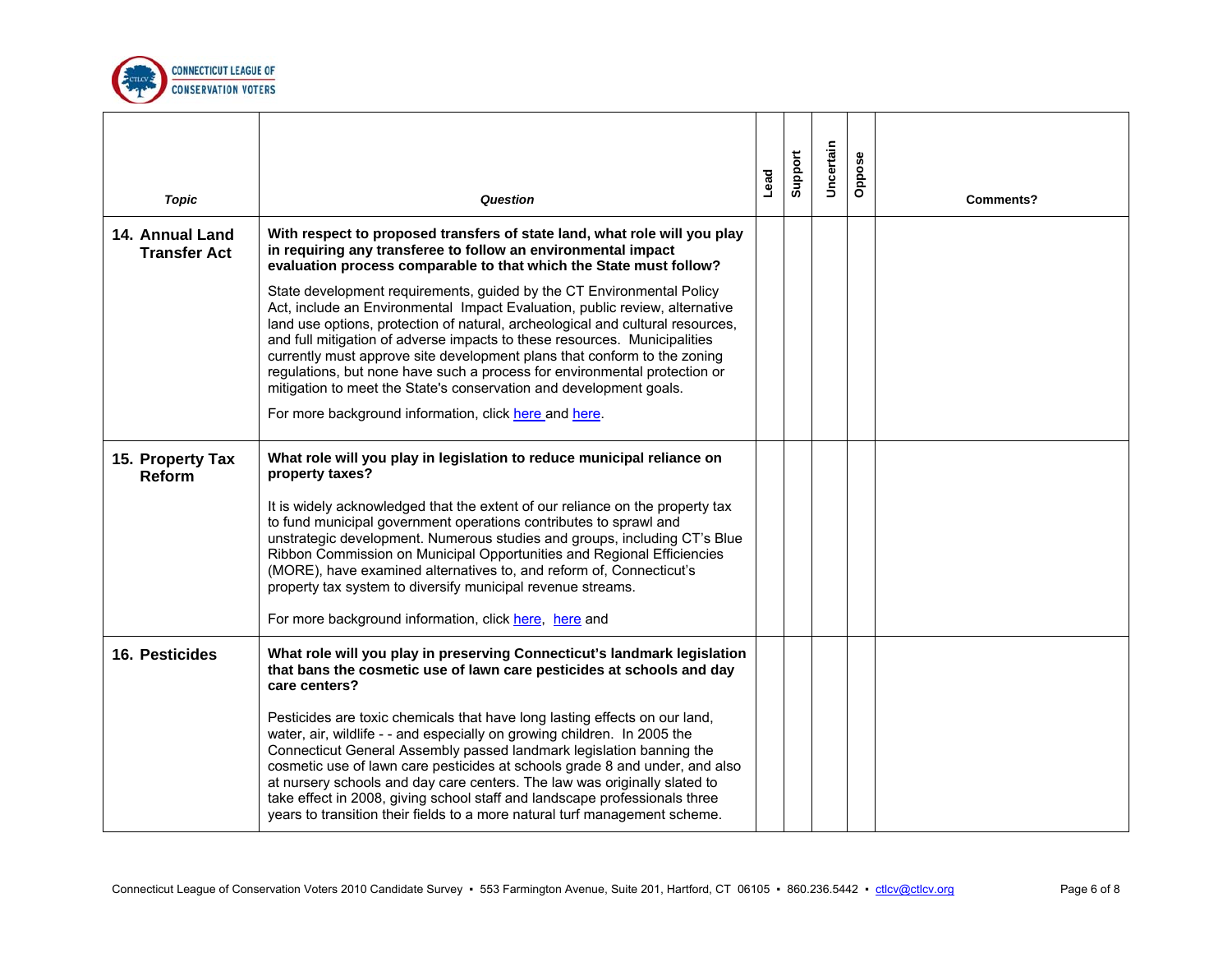

| Topic          | Question                                                                                                                                                                                                                                                                                                                                                                                                                                                                                                                | Lead | Support | Uncertain | Oppose | Comments? |
|----------------|-------------------------------------------------------------------------------------------------------------------------------------------------------------------------------------------------------------------------------------------------------------------------------------------------------------------------------------------------------------------------------------------------------------------------------------------------------------------------------------------------------------------------|------|---------|-----------|--------|-----------|
|                | Various organizations around the state have held training sessions about<br>organic turf management and the CT DEP has produced an informational<br>video on the topic. In response to concerns raised by opponents of the<br>original bill, the general assembly has extended the effective date of this<br>legislation several times. A last minute attempt to reverse the ban failed<br>during the 2010 Session, and the law goes into effect July 1, 2010.<br>For more background information, click here and here. |      |         |           |        |           |
| 17. Pesticides | What role will you take on legislation that enables cities and towns to<br>control the use of pesticides within their municipal boundaries?<br>Under current law, local municipal governments are prohibited from passing<br>laws to control the use of pesticides on private lands.<br>For more background information, click here.                                                                                                                                                                                    |      |         |           |        |           |

| <b>Open-Ended Questions</b> |                                                                                                             |  |  |  |  |  |  |
|-----------------------------|-------------------------------------------------------------------------------------------------------------|--|--|--|--|--|--|
| 18. Energy Policy           | How do you think Connecticut's energy policy could be improved to make it more sustainable?                 |  |  |  |  |  |  |
| 19. Nuclear Energy          | What is your position on expanding nuclear energy in Connecticut? Do you support it? Do you oppose it? Why? |  |  |  |  |  |  |